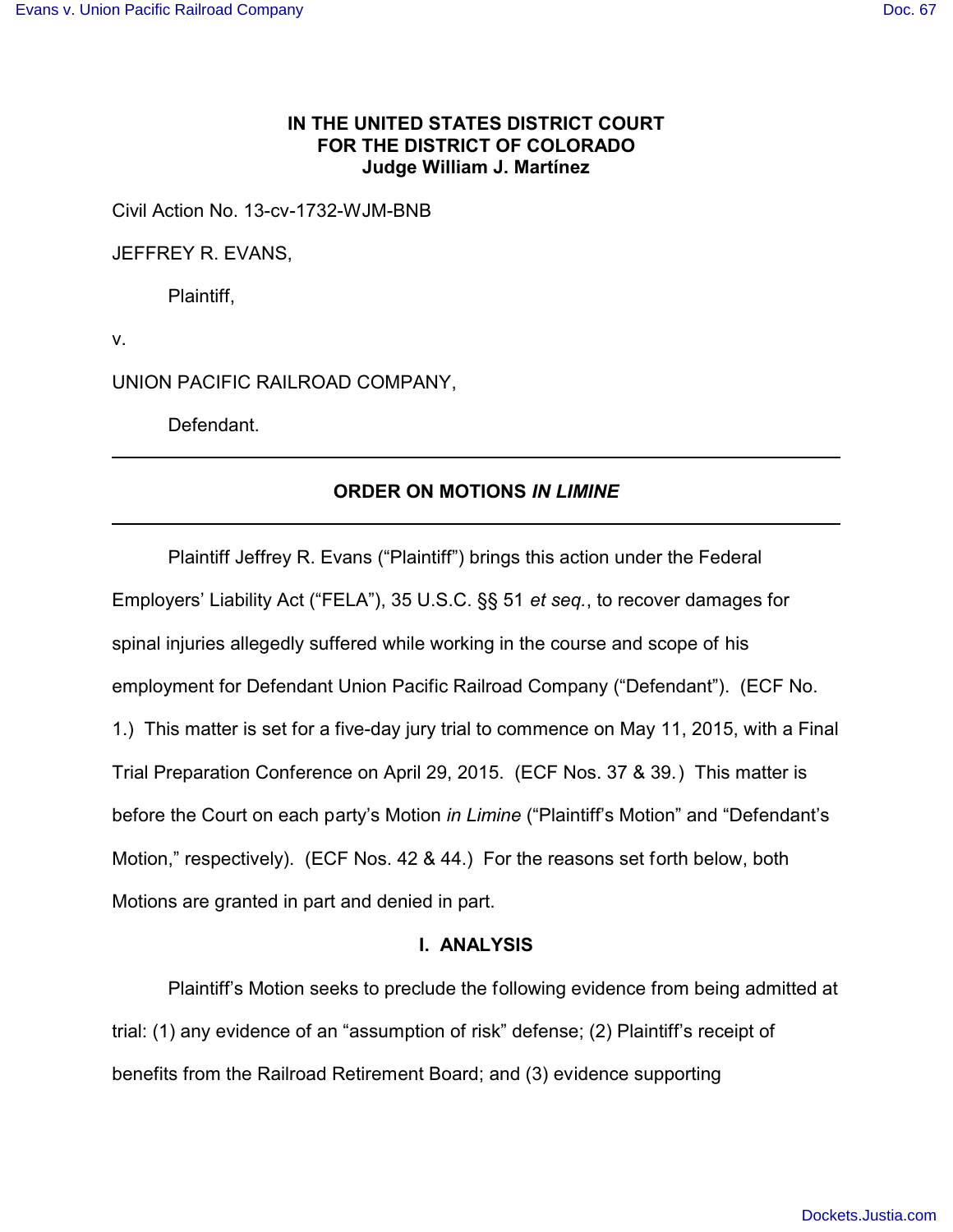apportionment of Plaintiff's damages based on genetics or preexisting conditions. (ECF No. 42.) Defendant's Motion begins with a series of stipulations to exclude certain evidence, and then seeks to preclude introduction of the following evidence: (1) allegations of negligent or defective design of locomotive seats; (2) evidence of claims or unrelated injuries by employees other than Plaintiff; (3) evidence regarding Defendant's ergonomic training program or lack thereof; (4) evidence that FELA is Plaintiff's exclusive remedy; (5) evidence that Plaintiff gave "a number of years," or "the best years," of his life to working for Defendant; (6) evidence regarding intimidation or threats of discharge; and (7) expert evidence related to Plaintiff's cumulative injury claim. (ECF No. 44 at 2–6.) Defendant then reiterates its position regarding the admissibility of evidence regarding apportionment based on preexisting conditions and evidence of Plaintiff's Railroad Retirement benefits. (*Id.* at 6–8.) The Court will address each category of evidence in turn.

#### **A. Assumption of Risk**

Plaintiff seeks to preclude the admission of evidence and related argument that Plaintiff assumed the risks of his employment with Defendant. (ECF No. 42 at 1-4.) The parties do not dispute that assumption of risk is a statutorily prohibited defense under FELA. *See Tiller v. Atl. Coast Line R.R.*, 318 U.S. 54, 58 (1943); 45 U.S.C. § 54. However, Plaintiff argues that Defendant will attempt to introduce impermissible assumption of risk evidence under the guise of the doctrine of contributory negligence. (ECF No. 42 at 2.) Specifically, Plaintiff claims that Defendant will seek to introduce evidence of its "empowerment" safety rules, under which employees are required to "take the safe course" and are "empowered" to exercise their own judgment to avoid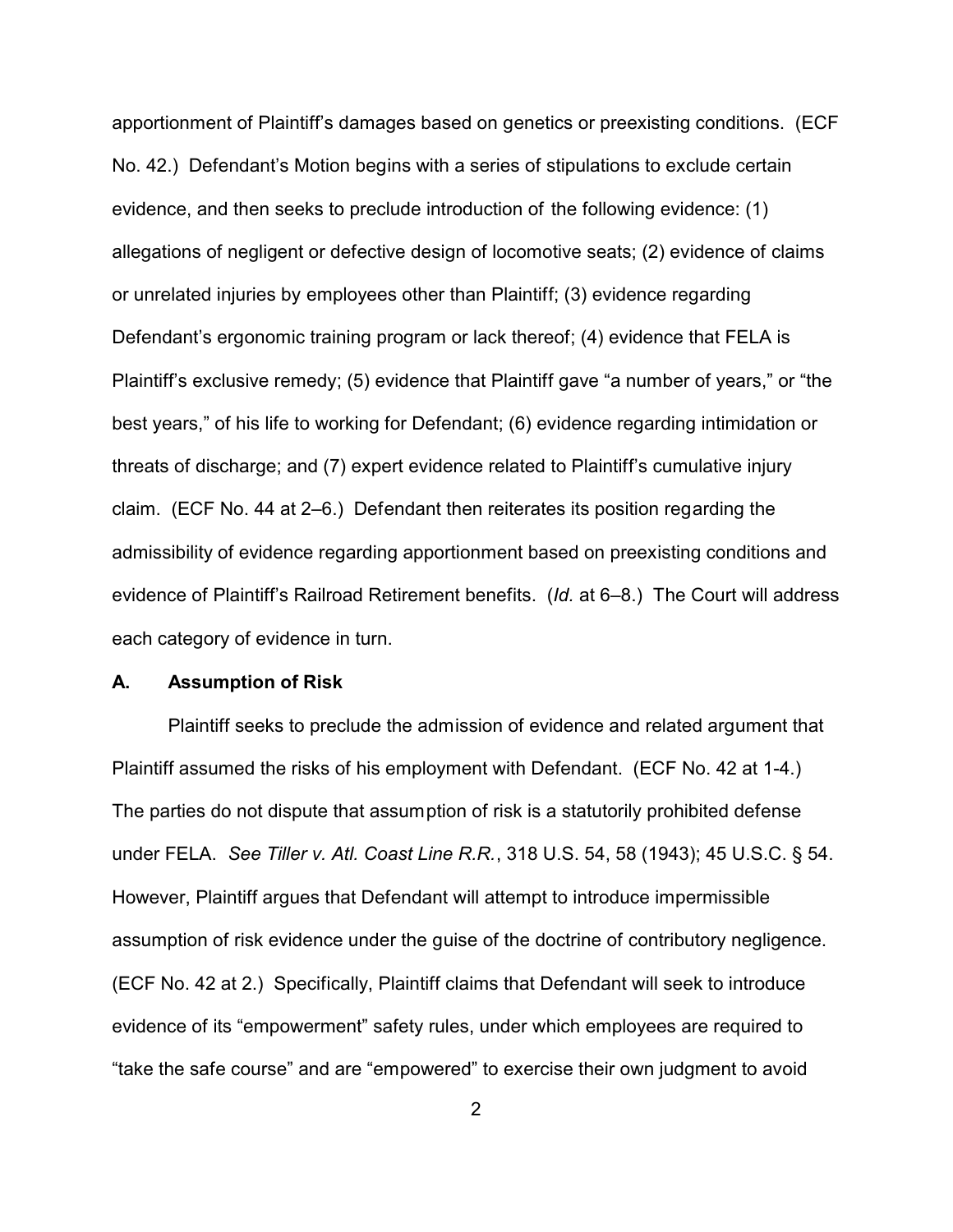unsafe tasks. (*Id.* at 2–3.)

Defendant correctly notes that FELA contains a contributory negligence provision such that an employee's "damages shall be diminished by the jury in proportion to the amount of negligence attributable to such employee . . . ." 45 U.S.C. § 53. It is clear, therefore, that evidence of any contributory negligence by Plaintiff is a necessary component of evaluating Plaintiff's claim, and may not be excluded. However, courts have distinguished between these two doctrines by noting that evidence of contributory negligence is that which shows "a careless act or omission on the plaintiff's part tending to add new dangers to conditions that the employer negligently created or permitted to exist," as opposed to evidence of assumption of risk, which is "an employee's voluntary, knowledgeable acceptance of a dangerous condition that is necessary for him to perform his duties." *Taylor v. Burlington N. R.R. Co.*, 787 F.2d 1309, 1316 (9th Cir. 1986).

Furthermore, and particularly with regard to the type of evidence Defendant seeks to introduce, the Court notes that the Tenth Circuit has distinguished between violations of "specific, objective safety rules," which may constitute negligence *per se*, and violations of general safety rules which are "not specific enough to supply a standard the jury could apply." *Green v. Denver & Rio Grande W. R.R. Co.,* 59 F.3d 1029, 1034 (10th Cir. 1995). The Tenth Circuit held that a proposed jury instruction was improper because it "fail[ed] to limit the jury to consideration of specific, objective safety rules," and instead "would allow a finding of negligence without requiring the jury to find the rule violation contributed to the injury." *Id.* While *Green* was concerned with the employer's violation of a safety rule as evidence of its negligence, the Tenth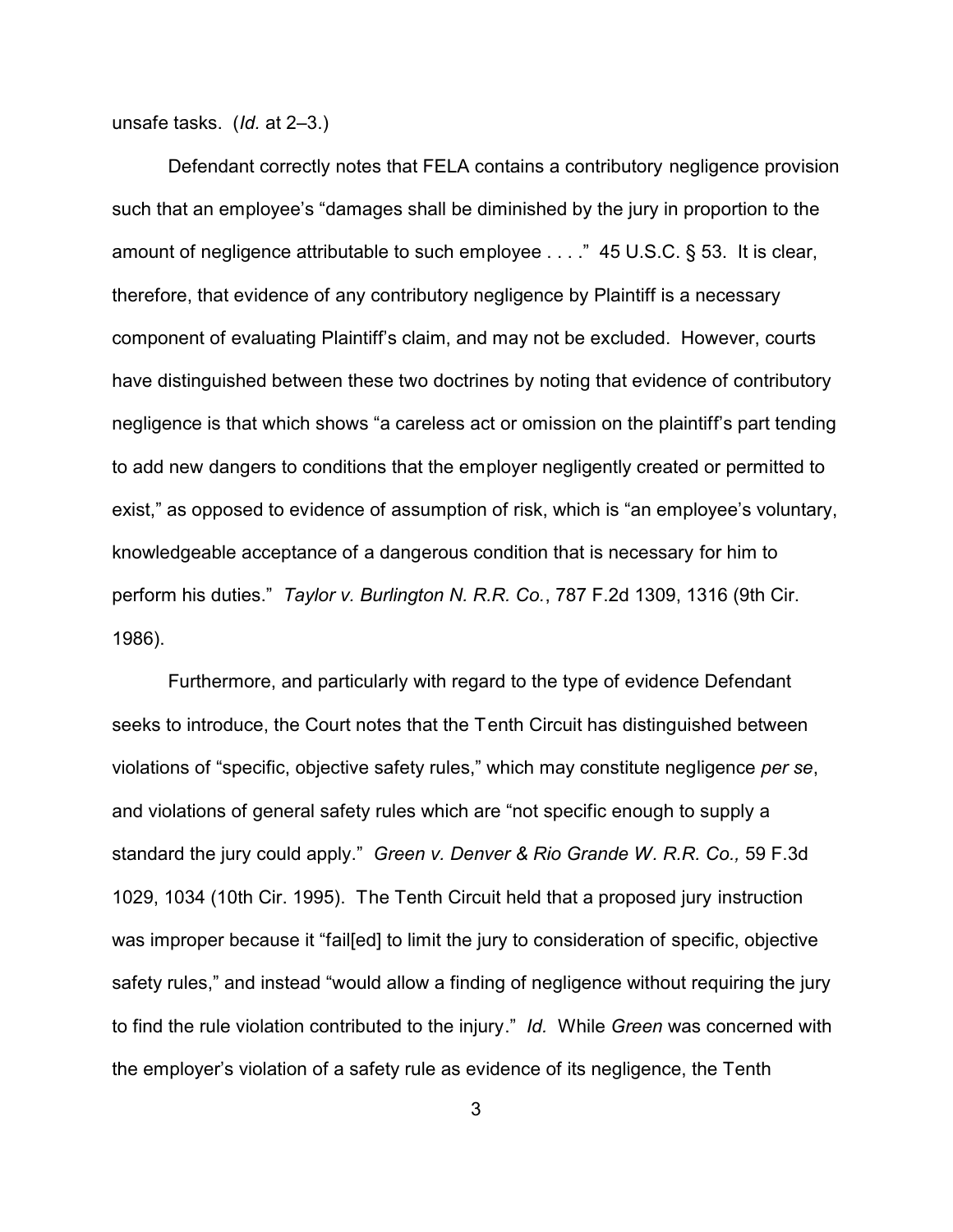Circuit's holding applies equally to evidence of an employee's violation of a safety rule as evidence of contributory negligence.

Accordingly, the Court declines to exclude all evidence of Defendant's "empowerment" safety rules, but notes that Defendant will not be permitted to introduce evidence that Plaintiff assumed an inherent risk merely by performing his duties, nor will Defendant be entitled to an instruction that Plaintiff's violation of a safety rule may be considered in evaluating contributory negligence unless that safety rule is both specific and objective. Plaintiff's Motion as to assumption of risk is therefore granted in part and denied in part.

#### **B. Railroad Retirement Board Benefits**

Plaintiff's Motion seeks to preclude the admission of evidence related to his receipt of disability or retirement benefits under the Railroad Retirement Act ("RRA"), 45 U.S.C. §§ 231 *et seq.* (ECF No. 42 at 4–5.) Plaintiff argues that, pursuant to *Eichel v. New York Central Railroad Co.*, 375 U.S. 253 (1963), such evidence is barred by the collateral source rule. (*Id.*) Defendant disputes that Plaintiff's receipt of RRA benefits constitutes collateral source income, and argues that the evidence of RRA benefits is admissible to establish malingering. (ECF No. 56 at 2–3.) Defendant relies on, *e.g.*, *McGrath v. Conrail,* 136 F.3d 838, 841 (1st Cir. 1998), and others following it, which consider *Eichel* to be a guideline rather than a *per se* rule eliminating a trial judge's discretion as to such evidence. (*Id.* at 3 nn. 2–3.)

The Court declines to follow Defendant's out-of-circuit citations, as the Tenth Circuit has conclusively held that RRA benefits are subject to the collateral source rule.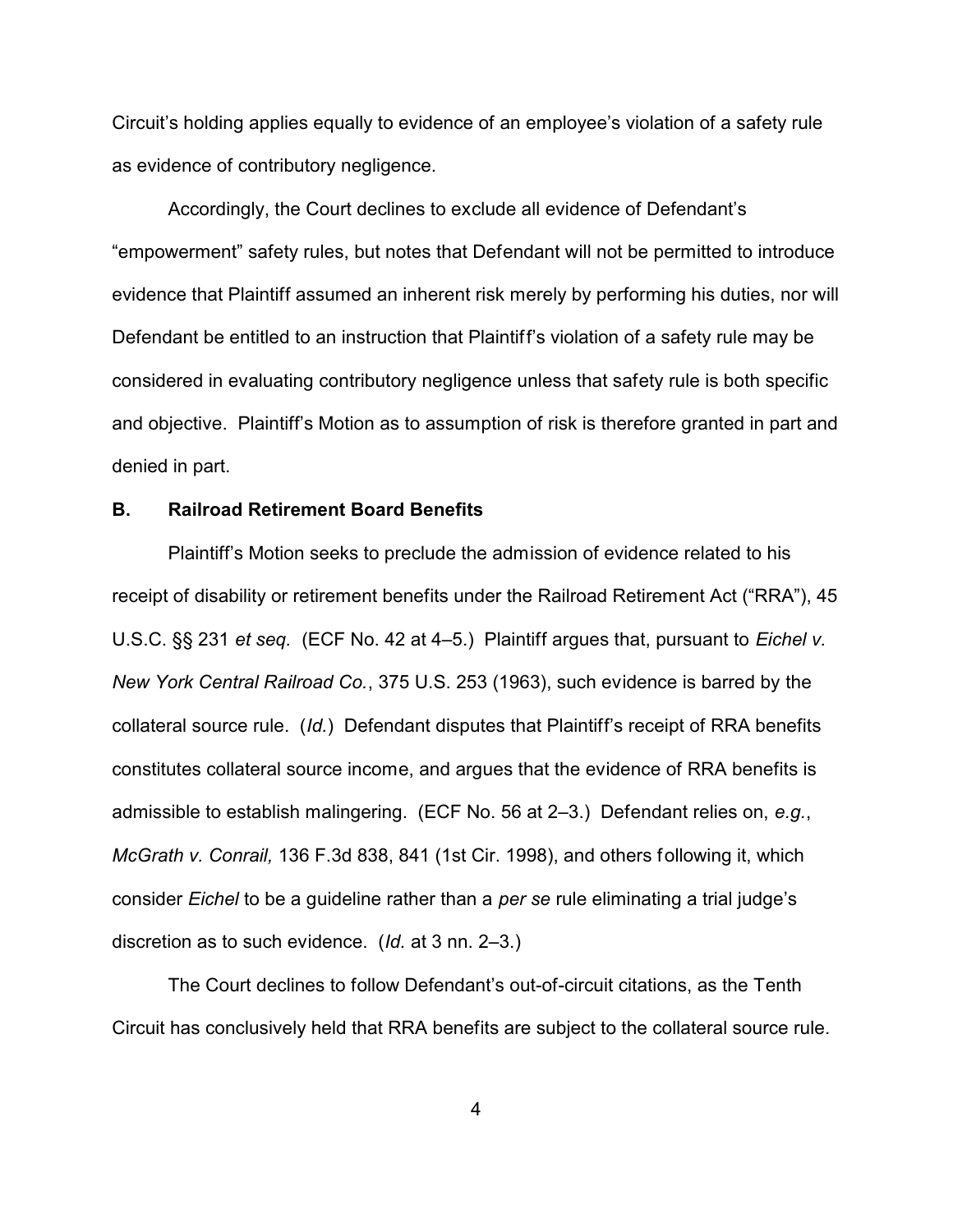*Green*, 59 F.3d at 1032–33 (holding that *Eichel* "compels the conclusion that the collateral source rule prohibits admission of RRA disability benefits in a FELA case"). "The narrow issue in *Eichel* was whether evidence of RRA disability payments was admissible to show malingering by the plaintiff. The Supreme Court stated that 'the likelihood of misuse by the jury clearly outweighs the value of this evidence' and noted that it had 'recently had occasion to be reminded that evidence of collateral benefits is readily subject to misuse by a jury.'" *Id.* (quoting *Eichel*, 375 U.S. at 255). The Court must follow Tenth Circuit precedent. Therefore, the Court will preclude the admission of evidence of Plaintiff's receipt of RRA benefits pursuant to the collateral source rule.

However, Plaintiff also seeks to preclude evidence that Plaintiff could have obtained full pension benefits at age 60 if he had not already left Defendant's employ due to his injury, arguing that this evidence also violates the collateral source rule. (ECF No. 42 at 5.) Plaintiff does not explain how evidence of the hypothetical possibility of retirement constitutes impermissible evidence of a receipt of benefits from a collateral source. Plaintiff's subsequent assertions that such evidence is "speculative and unfairly prejudicial" are unsupported and conclusory. (*Id.*) Accordingly, the Court declines to exclude this evidence at this time.

# **C. Apportionment**

Finally, Plaintiff's Motion seeks to preclude the admission of evidence related to any preexisting conditions or genetics which might have made him more susceptible to injury. (ECF No. 42 at 5–6.)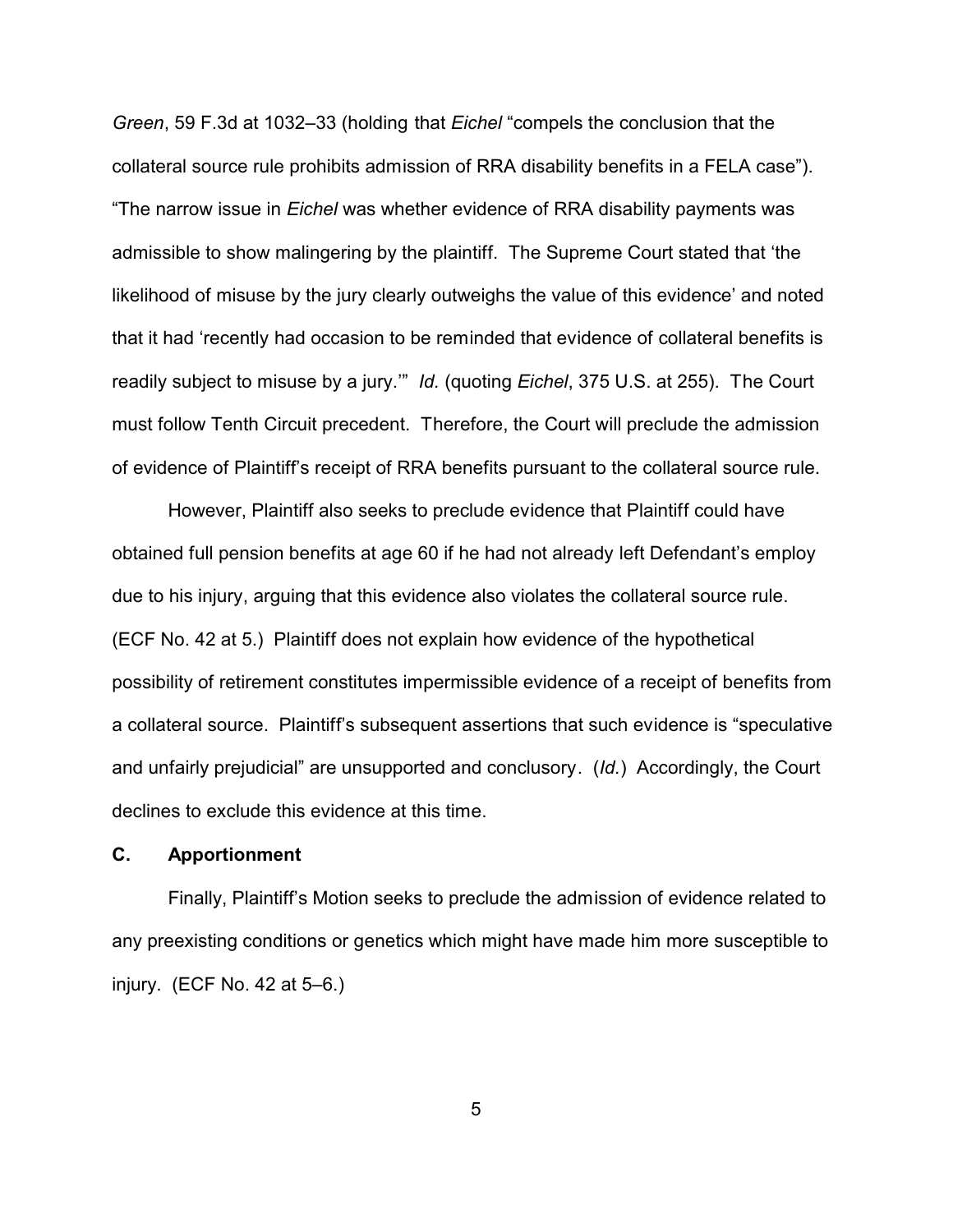Plaintiff first asserts—without support—that because there has been no genetic testing or identification of genetics experts in this case, such evidence may not be admitted. (*Id.*) The Court is aware of no requirement for genetic testing or similar genetics expert testimony in order to introduce medical evidence of this type, nor does Plaintiff cite any authority for such a proposition. The Court therefore declines to exclude this evidence on that basis.

However, Plaintiff also argues that evidence of preexisting conditions may not be admitted because apportionment of injuries, other than for contributory negligence, is impermissible. (*Id.* at 6–8.) Defendant argues that Plaintiff misstates the law, and apportionment of damages is appropriate in a FELA case where only a portion of an employee's injuries were caused by the employer's negligence. (ECF No. 56 at 3–4.)

The Court agrees with Defendant that Plaintiff has misrepresented the law on apportionment in a FELA case. Plaintiff cites *Norfolk and Western Railway Co. v. Ayers*, 538 U.S. 135, 159–60 (2003), arguing that it does not permit "the apportionment of damages between railroad and nonrailroad causes." (ECF No. 42 at 7.) However, the cited passage of *Ayers* refers to the holding that a railroad employer's liability extends to all negligence that may cause its employees injury, not only that negligence related to the railroad itself. *Ayers*, 538 U.S. at 159–60. "*Ayers* is by no means dispositive as to admissibility of evidence of an employee's preexisting medical condition for damages purposes." *Rust v. Burlington N. & Santa Fe Ry. Co.*, 308 F. Supp. 2d 1230, 1231 (D. Colo. 2003). Indeed, the Tenth Circuit previously approved a jury instruction stating as follows: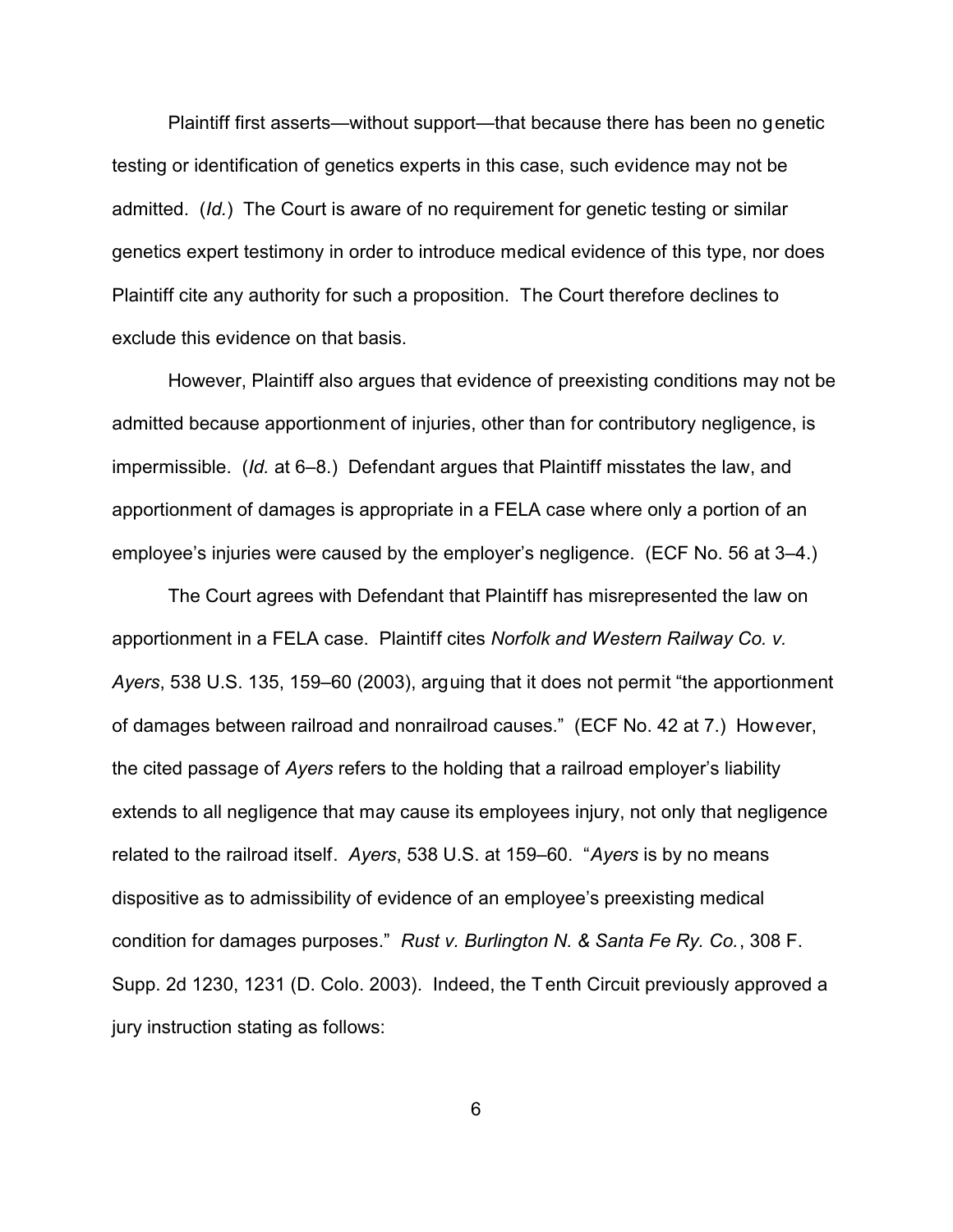If you find for the Plaintiff, you should compensate him for any aggravation of an existing disease or physical defect resulting from such injury. If you find that there was an aggravation, you should determine, if you can, what portion of the Plaintiff's condition resulted from the aggravation and make allowance in your verdict only for the aggravation. However, if you cannot make that determination or if it cannot be said that the condition would have existed apart from the injury, you should consider and make allowance in your verdict for the entire condition.

*Sauer v. Burlington N. R.R. Co.*, 106 F.3d 1490, 1494 (10th Cir. 1996). This supports the Court's finding that evidence of a FELA plaintiff's preexisting condition is admissible, and apportionment based on such a condition is appropriate where the evidence supports it. *See Rust*, 308 F. Supp. 2d at 1231 (citing *Sauer*).

Accordingly, the Court denies Plaintiff's Motion to the extent that it seeks to preclude all evidence of Plaintiff's medical predisposition or preexisting conditions which may have contributed to his injuries.

#### **D. Stipulations**

Defendant's Motion contains six evidentiary stipulations to exclude evidence or argument in the following categories: (1) income tax, gross wages, and fringe benefits; (2) the Congressional intent for enacting FELA; (3) the jury as a safety advocate; (4) the size, wealth, or state of residence of Defendant; (5) inherent unsafeness or dangerousness of the railroad industry; and (6) requests that the jury speculate as to an appropriate remedy if they were in Plaintiff's shoes. (ECF No. 44 at 1–2.) Plaintiff agrees not to introduce such evidence, except to the extent that the door is opened by Defendant. (*Id.* at 1.) Given the parties' stipulation, the Court sees no need for any ruling finding such evidence inadmissible, and Defendant's Motion is denied as moot as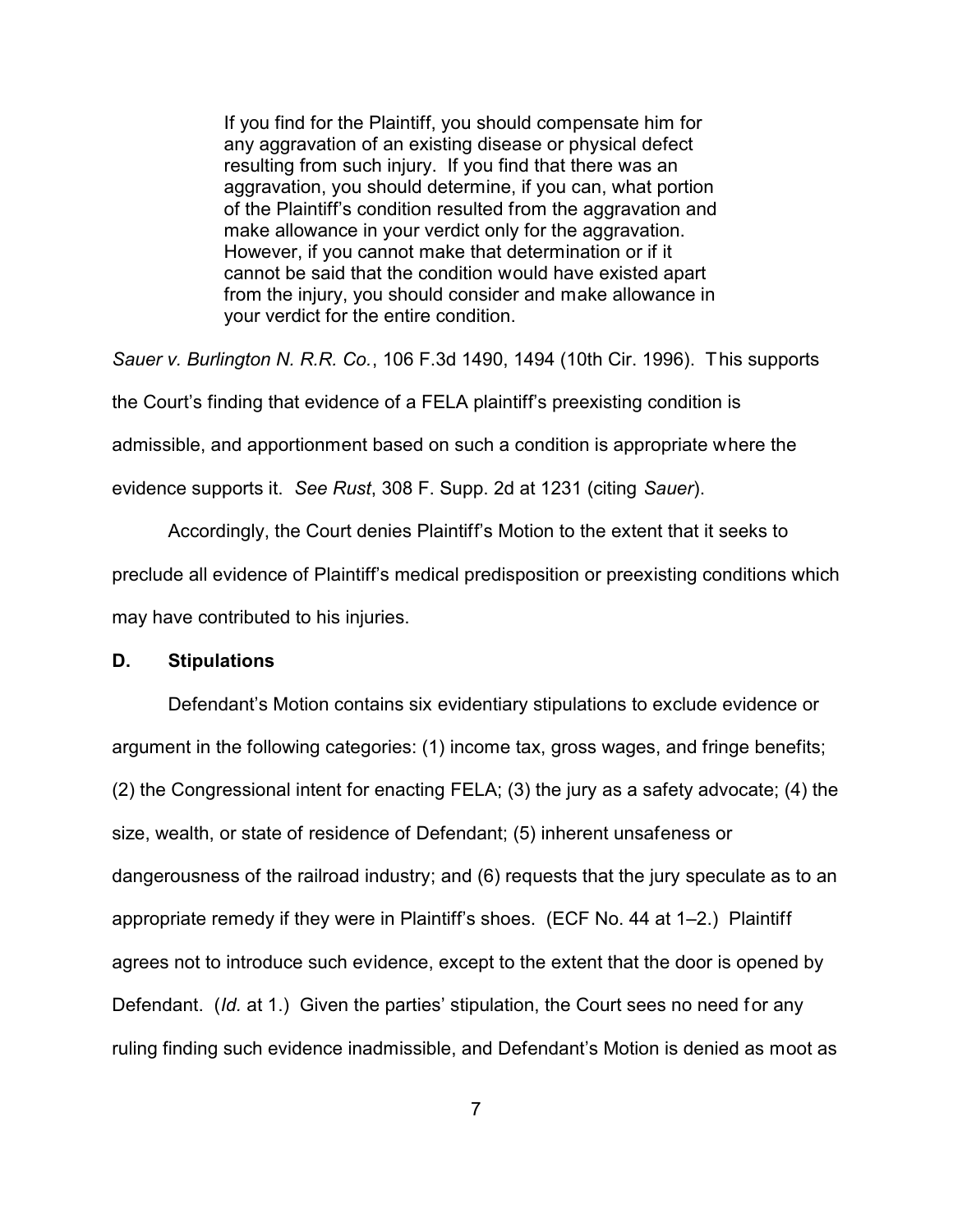to these stipulations.

# **E. Negligent or Defective Design of Locomotive Seats**

Defendant seeks to exclude any evidence that its locomotive seats were negligently or defectively designed on the basis that such a claim is preempted by the Locomotive Inspection Act ("LIA"). (*Id.* at 2–3.) The Supreme Court has explicitly held that "the LIA 'manifests the intention to occupy the entire field of regulating locomotive equipment,'" and that state statutes and common law duties applying to the regulation of locomotive equipment are therefore preempted. *Kurns v. R.R. Friction Prods. Corp.*, \_\_ U.S. \_\_, 132 S. Ct. 1261, 1266 (2012) (quoting *Napier v. Atl. Coast Line R.R. Co.*, 272 U.S. 605, 611 (1926)).

Plaintiff argues that the LIA does not preempt a FELA claim injured by a railroad employer's negligence, even if that claim deals with negligently maintained locomotive equipment. (ECF No. 55 at 1–2.) The Court agrees; to hold otherwise would improperly bar any FELA claim connected to locomotive equipment. As the Third Circuit has recently stated, "[t]he LIA supplements the FELA 'by imposing on interstate railroads an absolute and continuing duty to provide safe equipment' and has the 'purpose and effect of facilitating employee recovery.'" *Del. & Hudson Ry. Co. v. Knoedler Mfrs., Inc.*, 781 F.3d 656, 659 (3d Cir. 2015) (quoting *Urie v. Thompson,* 337 U.S. 163, 188–89 (1949)). "[*Napier* and *Kurns*] were explicit in holding, and only holding, that a state may not impose its own duties and standards of care on the manufacture and maintenance of locomotive equipment." *Id.* at 662.

Furthermore, the Court notes that Defendant's Motion is aimed only at a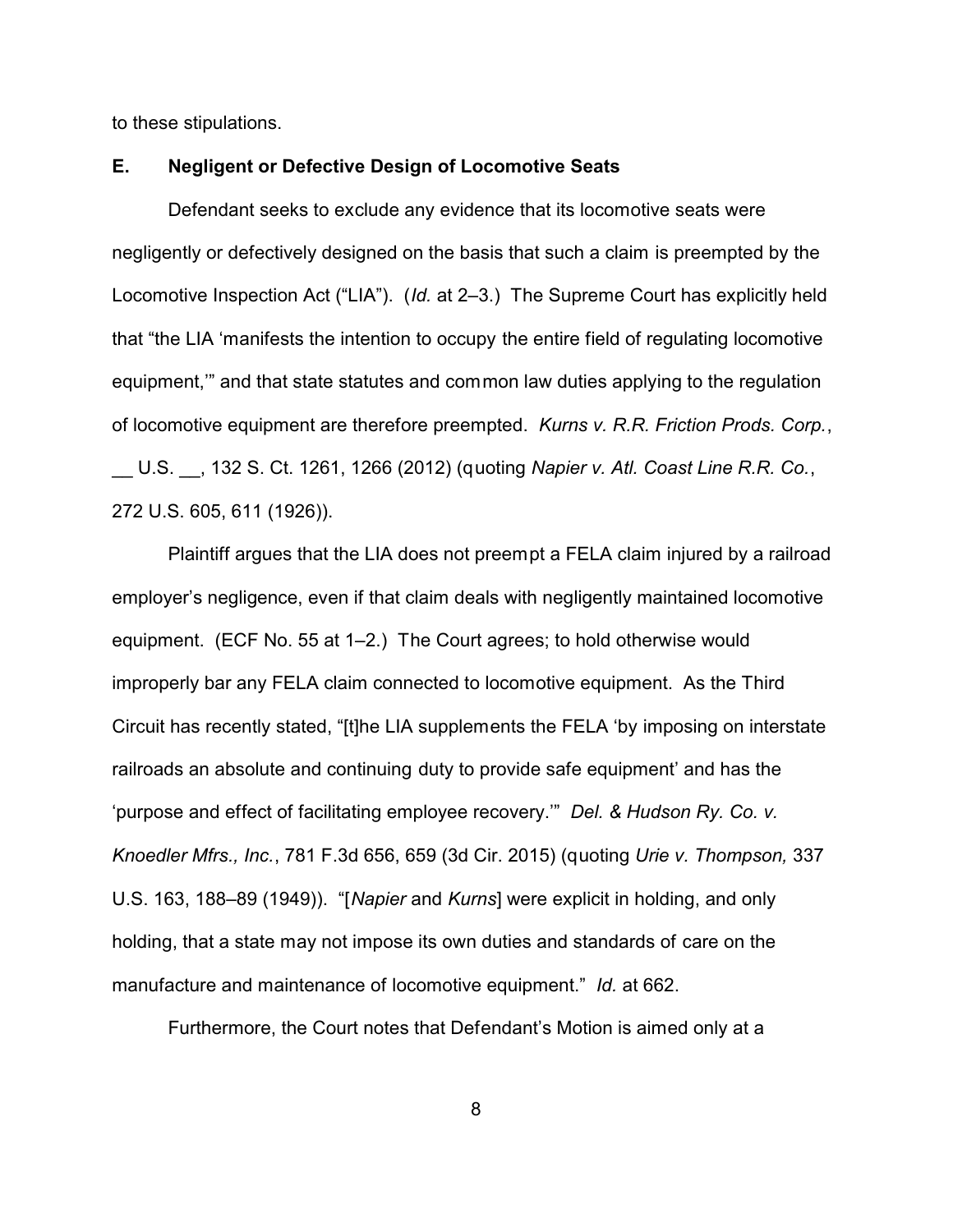defective design claim, not—as Plaintiff claims he is "largely" asserting here—a claim that Defendant failed to properly maintain its locomotive equipment. The Court agrees that any defective design claim is preempted by the LIA, and evidence of such a design claim is precluded to whatever extent that Plaintiff seeks to assert it. However, Defendant has provided no authority for a finding that evidence supporting a FELA claim based on Defendant's allegedly negligent maintenance of locomotive equipment is inadmissible pursuant to the LIA, particularly given the "supplement[al]" relationship between the two statutes. *See Del. & Hudson*, 781 F.3d at 659.

Accordingly, the Court grants in part Defendant's Motion as to any evidence supporting a defective design claim, but denies the Motion as to the negligent maintenance theory presented by Plaintiff.

#### **F. Unrelated Claims or Injuries**

Defendant seeks to preclude evidence of injuries or unsafe workplace conditions experienced by employees other than Plaintiff, arguing that such evidence is irrelevant and inadmissible, "even when offered to establish notice." (ECF No. 44 at 4.)

Defendant cites various cases, but fails to explain how they support its position. (*Id.* (citing *Johnson v. Ford Motor Co.,* 988 F.2d 573, 579 (5th Cir. 1993); *Roberts v. Harnischfeger Corp.,* 901 F.2d 42, 44–45 (5th Cir. 1989); *Uitts v. Gen. Motors Corp.,* 411 F. Supp. 1380, 1382 (E.D. Pa. 1974); *Hoffman v. Ford,* 2009 WL 814298 (D. Colo. Mar. 23, 2009).) Instead, Defendant's cited authority is either irrelevant to its argument, or supports the finding that evidence of other employees' injuries, complaints, or claims may be admissible to prove notice where such evidence is sufficiently similar to the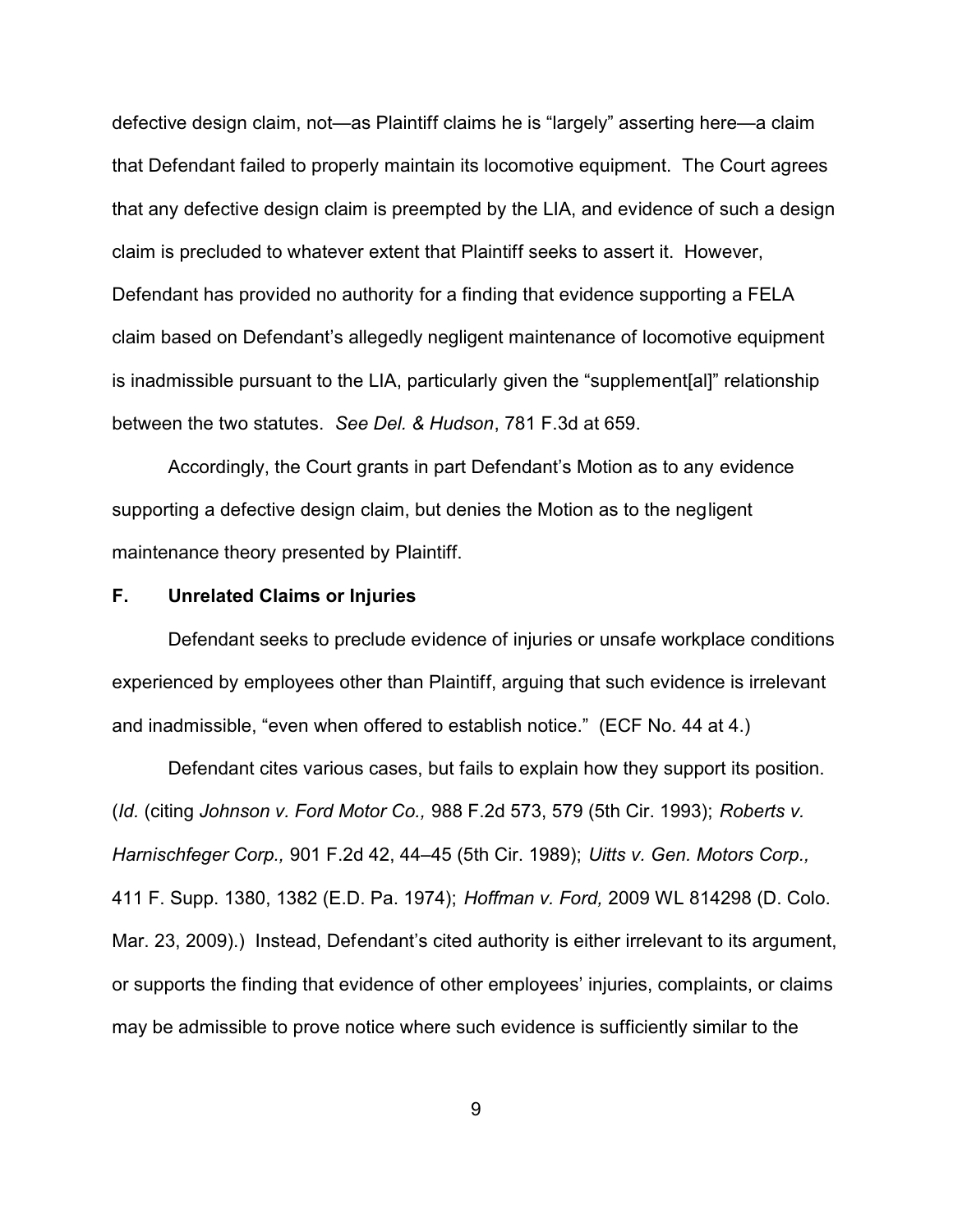condition or injury at issue. *See Johnson,* 988 F.2d at 579 (must be "closely similar" to be admissible for purpose other than notice; need only show "reasonable similarity" if offered solely to show notice); *Roberts,* 901 F.2d at 44–45 (deals with hearsay, not asserted here); *Uitts,* 411 F. Supp. at 1382 (same); *Hoffman,* 2009 WL 814298, at \*1 (noting that "courts routinely permit the introduction of substantially similar acts to demonstrate notice").

Accordingly, the Court finds that Defendant has failed to show that evidence of other employees' claims, injuries, or conditions is inadmissible here, and denies Defendant's Motion as to that evidence.

# **G. Ergonomic Training**

Defendant moves to exclude any evidence that Plaintiff received inadequate ergonomic or safety training, arguing—without support—that such a claim is preempted by the Federal Railroad Administration standards concerning training. (ECF No. 44 at 4–5.) Defendant cites an unpublished case from the Northern District of Indiana regarding a plaintiff's assertion that an ergonomic program should have been provided. (*Id.* (citing *Wilcox v. CSX Transp.*, 2007 WL 1576708, at \*15<sup>1</sup> (N.D. Ind. May 30, 2007)).) However, *Wilcox* does not hold that such evidence is preempted or is otherwise inadmissible as such; rather, the court found that the question of an

 $1$  As with numerous other occasions throughout its briefs, Defendant failed to include a pincite when citing this authority, in direct violation of D.C.COLO.LCivR 7.1(e) ("Every citation in a motion, response or reply shall include the specific page or statutory subsection to which reference is made."). While Defendant's use of a quotation here permitted the Court to identify the particular page, on other occasions Defendant's inadequate citations have required the Court to expend additional resources in an attempt to locate the relevant text. Defendant is advised that any future failure to comply with this District's Local Rules may result in portions of its briefs being stricken.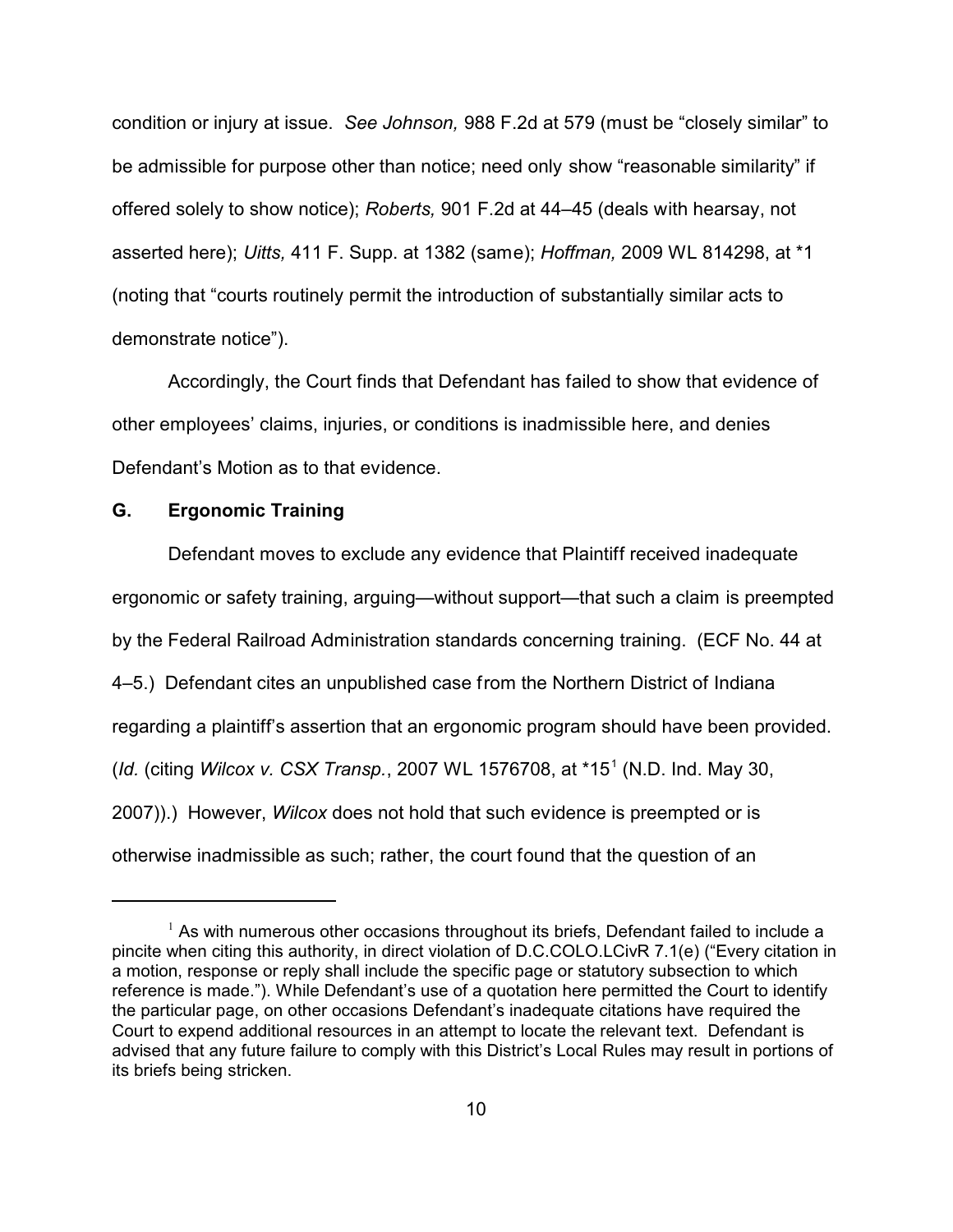ergonomic program was not at issue in the case and would therefore be confusing to the jury. 2007 WL 1576708, at \*15. As Defendant has presented no authority or argument establishing preemption, the Court denies Defendant's Motion on that basis.

In response, Plaintiff cites another unpublished case, from the Eastern District of Arkansas, which distinguished *Wilcox*. (ECF No. 55 at 3 (citing *Graham v. Union Pac. R.R. Co.*, 2008 WL 4418930, at \*1 (E.D. Ark. Sept. 30, 2008)).) *Graham* explained that "[e]rgonomics evidence in *Wilcox* could have confused a jury because the real issue in that case was the type of ballast used, not the absence of ergonomic training. Either the ballast was improper or it was not, and whether an ergonomics program had been implemented had no bearing on that issue." 2008 WL 4418930, at \*2. In contrast, the court noted that the *Graham* plaintiff was prepared to offer expert testimony that the lack of an ergonomic program made the plaintiff's injury more likely, as well as evidence tending to show that the employer should have known about the potential risk resulting from a failure to implement such a program. *Id.* As a result, the evidence was relevant and not inadmissible on the same basis as in *Wilcox*. *Id.*

The Court agrees with the analysis of *Wilcox* as set forth by the Eastern District of Arkansas, and concludes that Defendant's citation to *Wilcox* only supports its Motion if Plaintiff fails to present any evidence linking his injury to the lack of an ergonomic program. Accordingly, the Court denies the Motion as to this evidence, and holds that evidence of Defendant's lack of an ergonomic program may be admissible if Plaintiff shows that it is relevant. Fed. R. Evid. 401 ("relevant evidence" means evidence having "any tendency to make a fact more or less probable than it would be without the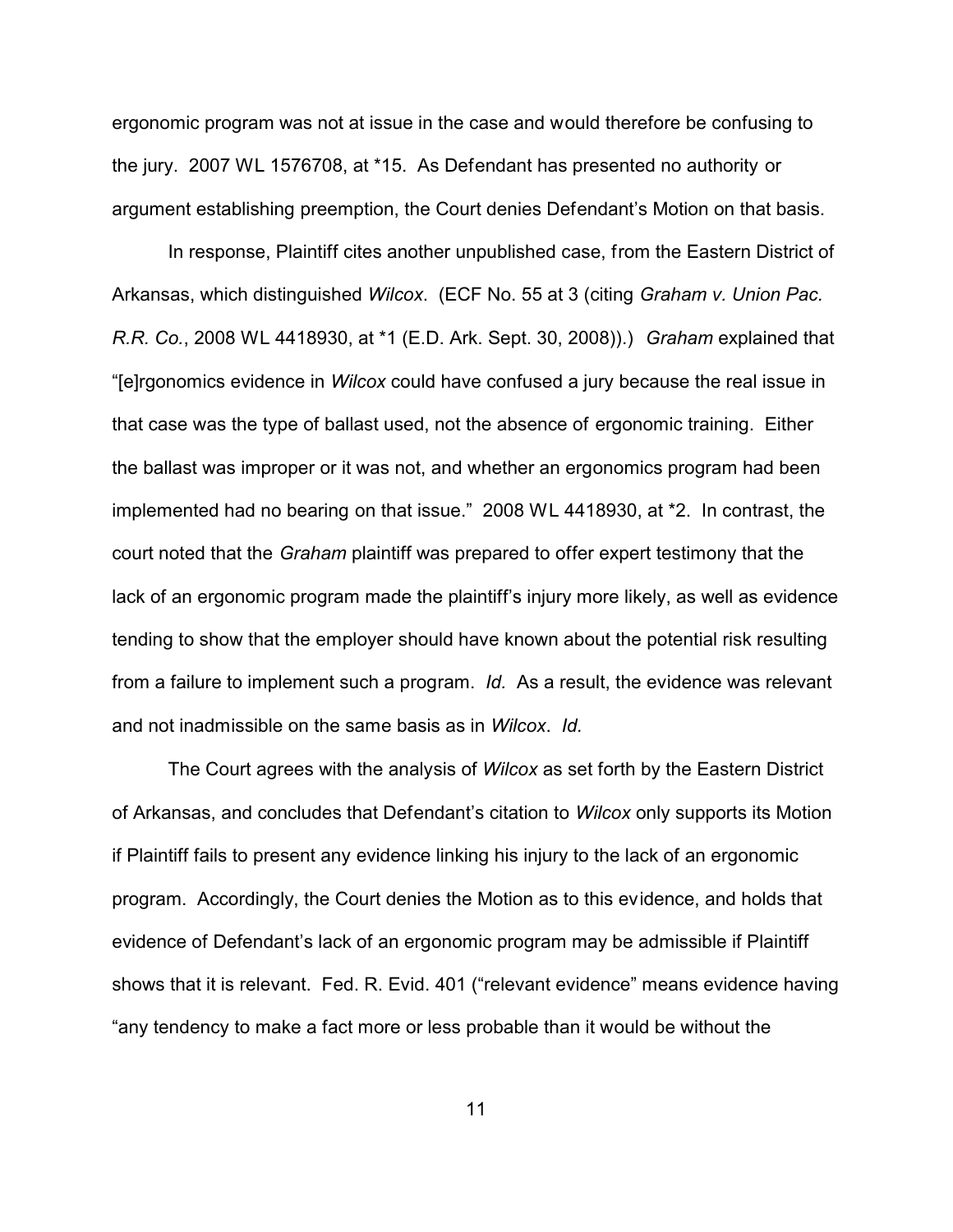evidence; and [] the fact is of consequence in determining the action.").

# **H. Exclusive Remedy**

Defendant moves to exclude any evidence that Plaintiff's FELA claim is his exclusive remedy, and that he is not eligible for workers' compensation benefits. (ECF No. 44 at 5.) Defendant cites Federal Rules of Evidence 401, 402, and 403, as well as a case from the Fourth Circuit in which a trial court's decision to exclude such evidence was affirmed on the basis that such evidence was irrelevant and prejudicial to the employer. *Stillman v. Norfolk & W. Ry. Co.*, 811 F.2d 834, 838 (4th Cir. 1987) ("[W]e note that defendants in FELA cases are not permitted to inform the jury that a plaintiff has received benefits from a collateral source. We perceive no reason for a different rule when the plaintiff in a FELA case seeks to inform the jury of the absence of benefits from a collateral source." (internal citations omitted)).

In response, Plaintiff argues that the jury will improperly assume that Plaintiff is eligible for workers' compensation, and that excluding such evidence will prejudice Plaintiff. (ECF No. 55 at 4.) However, Plaintiff cites no authority for admitting such evidence, and Plaintiff has made no argument in support of its relevance here. The Court is persuaded by the Fourth Circuit's reasoning in *Stillman*, and concludes that evidence of FELA's status as Plaintiff's exclusive remedy and his ineligibility for worker's compensation would have minimal probative value and its admission would be unfairly prejudicial to Defendant. Fed. R. Evid. 403 ("The court may exclude relevant evidence if its probative value is substantially outweighed by a danger of . . . unfair prejudice."). Accordingly, the Court grants Defendant's Motion as to this evidence.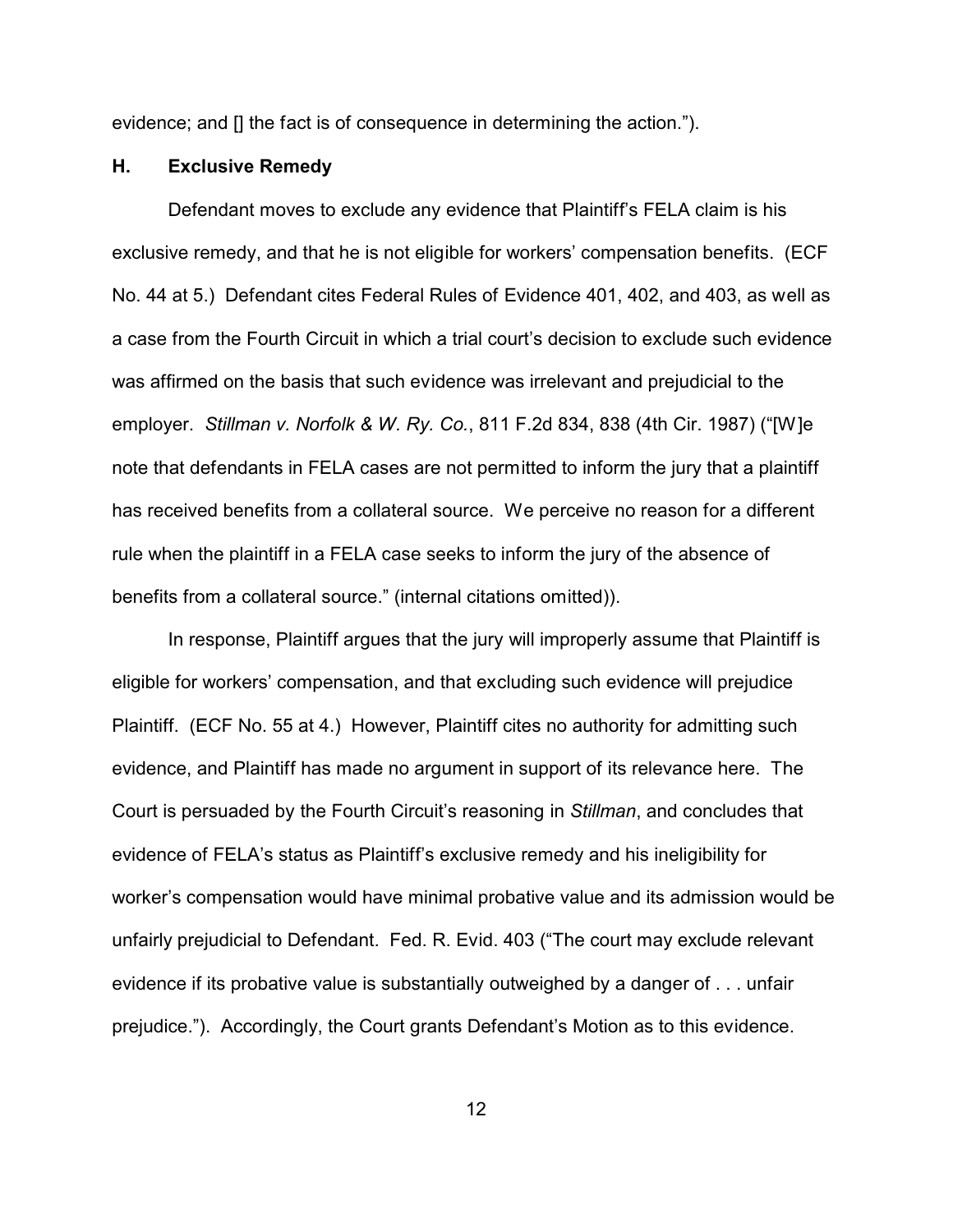# **I. Plaintiff Gave Defendant the "Best Years of His Life"**

Defendant next seeks to preclude the introduction of evidence that Plaintiff gave "a number of years of his life" or "the best years of his life" to working for Defendant, or that he "incurred an injury for this company." (ECF No. 44 at 5–6.) Defendant argues that such statements are irrelevant and unfairly prejudicial. (*Id.* (citing Fed. R. Evid. 401, 402, 403; *Standard Oil Co. of Cal. v. Perkins*, 347 F.2d 379 (9th Cir. 1965)<sup>2</sup>).) However, Defendant fails to explain how evidence of the duration of time that Plaintiff worked for it, or the fact that Plaintiff's 40-year tenure with Defendant covered the prime years of his adulthood, would be unfairly prejudicial.

The Court agrees with Plaintiff's assertion that such evidence consists of factual statements providing background information regarding Plaintiff's employment. (*See* ECF No. 55 at 4.) As Defendant has failed to show that evidence of Plaintiff's working "the best years of his life" for Defendant is inadmissible, the Court denies Defendant's Motion as to this evidence.

### **J. Intimidation or Threats of Discharge**

Defendant seeks to preclude the introduction of evidence of that Plaintiff or any other employee of Defendant felt intimidated or threatened for reporting an injury, arguing that it would be untrue because there is no such evidence, and that it would be irrelevant and unfairly prejudicial. (ECF No. 44 at 6.) As Defendant asserts that no such evidence exists, it is perplexing why Defendant seeks to exclude it. Furthermore,

 $2$  Defendant again fails to cite any specific page of this case, and the Court declines to spend its time combing through the cited authority to identify some way in which it supports Defendant's argument.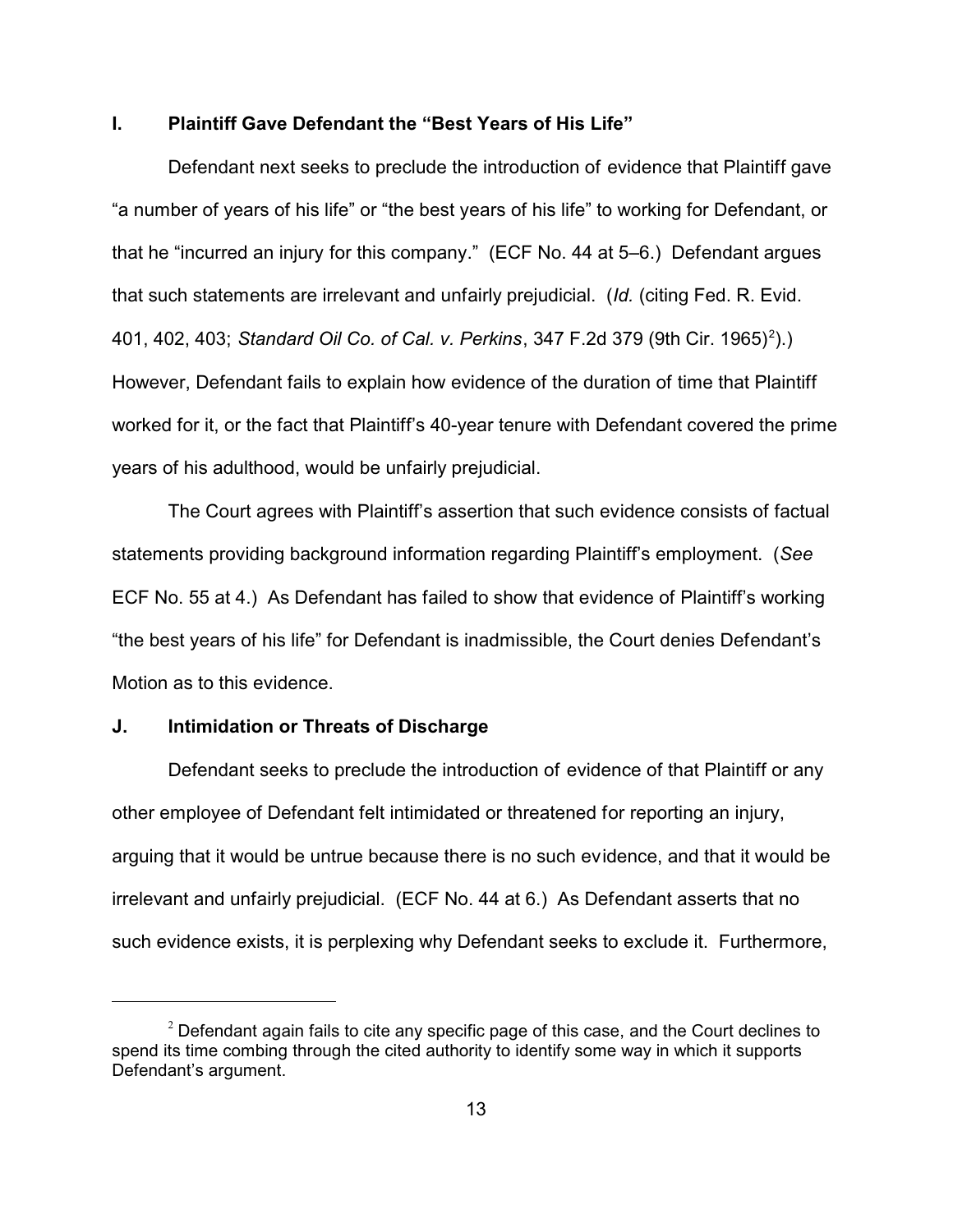the Court has considered Defendant's argument and cited authority and Plaintiff's argument in response, and concludes that neither party has sufficiently briefed this issue to permit the Court to issue a ruling. (*See id.*; ECF No. 55 at 4.)

Accordingly, the Court defers ruling on Defendant's Motion as to evidence of threats of discharge or intimidation, and will consider the matter when it arises at trial.

# **K. Cumulative Injury Expert Opinions**

Finally, Defendant moves to exclude the opinions of Plaintiff's experts as to Plaintiff's cumulative injury claim, based on the presumption that the Court would grant Defendant's Motion to Dismiss as to that claim. (ECF No. 44 at 6.) However, on April 21, 2015, the Court struck as untimely Defendant's Motion to Dismiss. (ECF No. 57.) Defendant has presented no other argument for excluding Plaintiff's expert testimony as to his cumulative injury claim. Therefore, the Court denies Defendant's Motion as to this evidence.

#### **II. CONCLUSION**

In accordance with the foregoing, the Court ORDERS that Plaintiff's Motion *in Limine* (ECF No. 42) is GRANTED IN PART and DENIED IN PART, and Defendant's Motion *in Limine* (ECF No. 44) is GRANTED IN PART and DENIED IN PART. It is further ORDERED that the following evidence will be inadmissible at trial:

- 1. Evidence that Plaintiff assumed the risk of his employment;
- 2. Evidence regarding Plaintiff's receipt of Railroad Retirement Board benefits;
- 3. Evidence relating to the defective design of locomotive equipment rather than negligent maintenance of such equipment; and